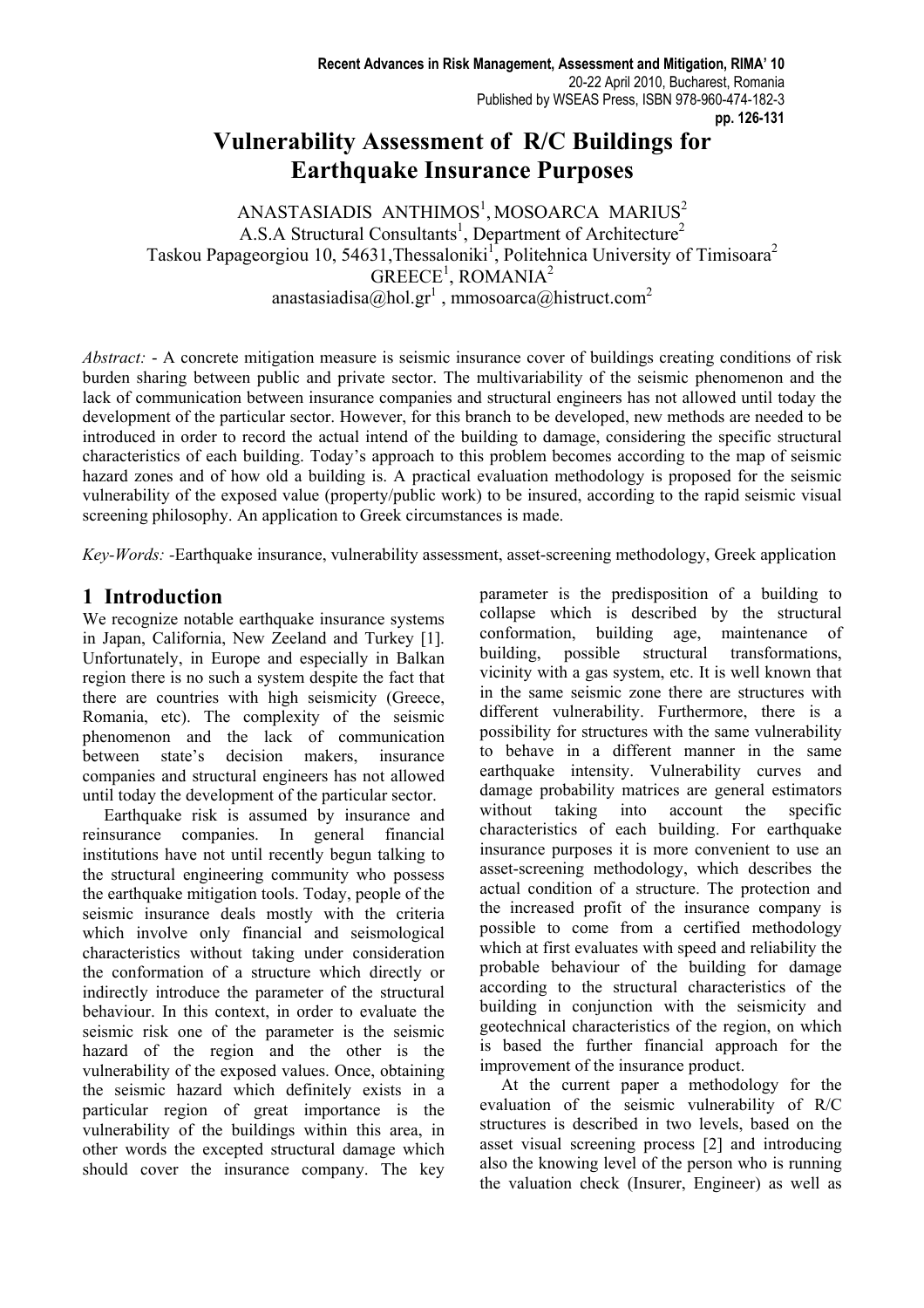the greatness of the hazard to be insured. The methodology is applied to the Greek design circumstances [3].

## **2 Methodology for the vulnerability assessment of r/c buildings**

The basis of the suggested process is on the philosophy of rapid visual screening [2] suitable adjusted to the level of performance-based design of [3]. In such a way an easy view of the structural factors which increase the risk of failure through a quantification approach is used. The methodologies are described in two levels: one simple and one compound taking under consideration the level of the covered risk to be insured as well as the level of knowledge that the person who do the evaluation has. In reference to the above it can be stipulated that:

**i.** Vulnerability Insurance Card (building/apartment) of the exposed property. Evaluation from a properly trained insurer. It is proposed for the use of low insurance risk.

**ii.** Vulnerability Insurance Envelope of the exposed property. Evaluation from a proper trained engineer. Proposed for the use in high insurance risk.

## **2.1. Vulnerability insurance card**

It is based on typified check lists, (Table 1, 2), which fulfilled by the insurer after a discussion with the insured (e.g. demonstration of property document, structural permission, etc) and rapid visual screening of the property. The calculation is occurred in two steps. The evaluation philosophy is based on the consideration that the property has a current rate from which points are removed according to the factors of seismic vulnerability. The final score is arising according to which the insurance rate is calculated. Grading scale 0–300 points. Grading limits: 300–220 points, Low Hazard (LH), 220–180 points, Mid–Hazard (MH), 180–0 points, High Hazard (HH). The evaluation of vulnerability parameters is given to the Table 2 using the concept the Partial Criteria of Seismic Vulnerability, PCoSV. The grades of vulnerability are predetermined because here the insurer do not have the appropriate level of knowledge. The method is fast, based on questionnaires, and do not require sophisticated knowledge and as a result with low training cost of the people who do the valuations. Definitely the training is necessary, which will be included by simple examples, reading ''recipes'' of the partial criteria of seismic vulnerability. More analytically, is included:

## **i.** *I.D. of the Insured Property.*

Divided in 4 parts (Ownership, Technical Characteristics, Ranking of the insurance rate). It covers basic ownership elements, technical elements of the way the property constructed, and finally refers to the cost given for the insurance rate. Furthermore, the elements of the index will be used in case that after an earthquake damages will reveal and the insurance company will be called to cover the insurance rate.

## **ii.** *Basic Criteria of Seismic Vulnerability.*

Includes basic vulnerability criteria, which are likely to provoke the damage predisposition of the insured property combining the construction year– construction regulation and the seismic hazard zone. According to the basic elements of the property the origin rate of seismic vulnerability is extracted, Table 1. The identification of the construction regulation is based upon the year that the structural permission was issued.

#### **iii.** *Partial Criteria of Influence. Final grading– Extraction of Seismic Vulnerability.*

Includes the special structural abilities of each building, in the way that they affect the seismic predisposition for damage according to the international bibliography [4], [5], in conjunction with the construction year and independently from the seismic hazard zone. The final mark of the seismic vulnerability is extracted (High (H), Medium  $(M)$ ,  $Low(L)$ ) Table 2, according to whom the cost of the premium will be calculated.

 As a result from Table 1 the Initial Mark of Insurance Vulnerability, can arise, (IMIV), while taking under consideration the initial influence of the construction year (through the used code) as well as the zone (SHZ) in which the estimated value is placed. Table 2 introduces the Partial Criteria of Seismic Vulnerability, (PCoSV), as these are recorded by the insurer while he is screeningevaluating the property to be insured. The Initial Mark of Insurance Hazard (IMIH) reduced by the (PCoSV) provides the Structural Risk (SR), with which the premium of seismic cover will be evaluated.

 *Short example*: Building of which the structural permission was issued in 1980 and it is located in Thessaloniki–Greece, (IM= 300 points , Building  $CD2 = -40$ , Zone II, BIM =  $-30$ ).

Table1--IMIH=300-40-30=230points.Assuming that the building has PCSV-2: -10 Points, and PCSV-3: - 15 Points, (from Table 2).  $PCoSV = -10-15 = -25$ .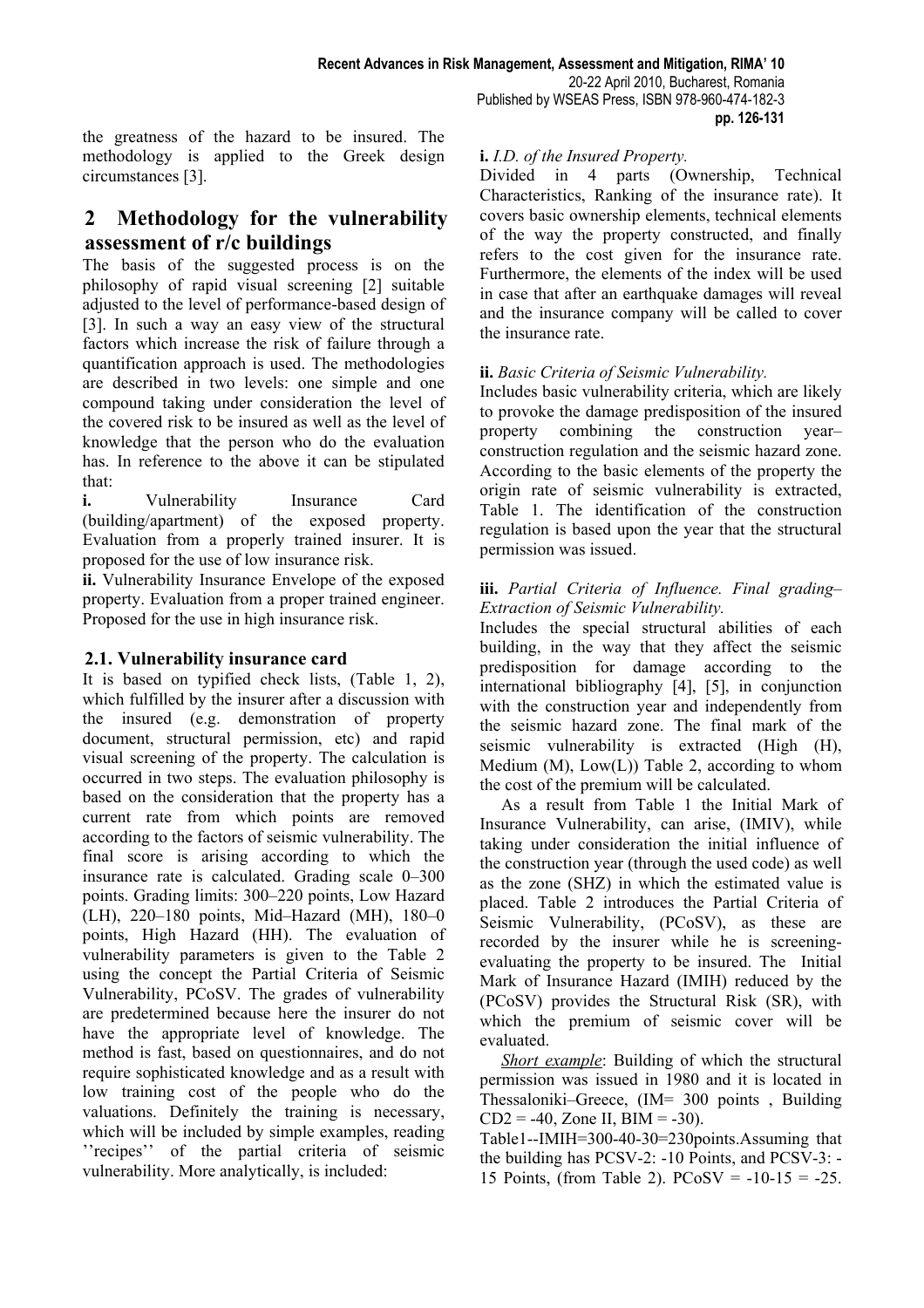So,  $SD = (IMIH) - (PCoSV) = 230 - 10 - 15 = 205$ points. The building ends up to have a medium structural vulnerability which leads to a medium insurance danger. With the aforementioned process was determined the vulnerability parameter. For the computation of the pure risk premium remains to determine the seismic hazard parameter with a proper methodology. Undoubtedly, the insurance company should proceed a financial risk analysis in order to prevent possible insolvency.

| Estimated<br>Property                         | Initial<br>Marking | $\alpha$ of $\alpha$ commuted exposed value (Danuing Construction) is $\sigma$<br><b>Basic Criterion</b><br>of Seismic<br>Vulnerability |                                                                                 | Basic<br>Influence<br>Mark | Seismic<br>Hazard<br>Zone | Mark of<br>Zone Influence |
|-----------------------------------------------|--------------------|-----------------------------------------------------------------------------------------------------------------------------------------|---------------------------------------------------------------------------------|----------------------------|---------------------------|---------------------------|
| (EP)                                          | (IM)               |                                                                                                                                         | (BCoSV)                                                                         | (BIM)                      | (SHZ)                     | (MoZI)                    |
|                                               |                    | CDI                                                                                                                                     | Regulation Of<br>Reinforced Concrete<br>1954                                    | $-50$                      |                           |                           |
| <b>BUILDING</b>                               |                    | CD2                                                                                                                                     | Regulation Of<br>Reinforced Concrete<br>1954<br>Seismic Regulation<br>1959      | $-40$                      | I                         | $-20$                     |
| <b>APARTMENT</b>                              | 300                | CD3                                                                                                                                     | Regulation Of<br>Reinforced Concrete<br>1954<br>Seismic Regulation<br>1984      | $-30$                      |                           |                           |
|                                               |                    | CD4                                                                                                                                     | Regulation Of<br>Reinforced Concrete<br>1991<br>Seismic Regulation<br>1984/1992 | $-20$                      | $\mathbf{I}$              | $-30$                     |
| <b>ESTABLISHMENT</b><br><b>BASEMENT STORE</b> |                    | CD5                                                                                                                                     | Regulation Of<br>Reinforced Concrete<br>1991<br>Seismic Regulation<br>1992/1995 | $-10$                      |                           |                           |
|                                               |                    | CD6                                                                                                                                     | Regulation Of<br>Reinforced Concrete<br>2000<br>Seismic Regulation<br>2000      | $\mathbf{0}$               | III                       | $-40$                     |

| Table 1. Basic ranking criteria of estimated exposed value (Building Construction: R/C) |  |  |  |
|-----------------------------------------------------------------------------------------|--|--|--|
|                                                                                         |  |  |  |

#### **Table 2. Partial marking criteria of evaluated exposed value (Building Constructions R/C)**

| Nr.                                                                                                                           | Partial Criterion of Seismic Vulnerability<br>Structural regulation- Construction year |       |       |       |                                                |       |       |
|-------------------------------------------------------------------------------------------------------------------------------|----------------------------------------------------------------------------------------|-------|-------|-------|------------------------------------------------|-------|-------|
|                                                                                                                               |                                                                                        | Until | 1954  | 1985  | 1992                                           | 1996  | 2001  |
|                                                                                                                               | (PCoSV)                                                                                | the   |       |       |                                                |       |       |
|                                                                                                                               |                                                                                        | 1954  | 1964  | 1991  | 1995                                           | 2000  | .     |
|                                                                                                                               |                                                                                        | CD1   | CD2   | CD3   | CD4                                            | CD5   |       |
|                                                                                                                               |                                                                                        |       |       |       |                                                |       | CD6   |
| PCoSV-1                                                                                                                       | Actual state of the building                                                           | $-15$ | $-15$ | $-10$ | $-5$                                           | $-5$  | ---   |
| $PCoSV-2$                                                                                                                     | Previous seismic charges                                                               | $-15$ | $-10$ | $-5$  | $-5$                                           | $-5$  | ---   |
| PCoSV-3                                                                                                                       | Existence of pilotis<br>Existence of lobbies in the basement                           | $-15$ | $-15$ | $-15$ | $-15$                                          | $-10$ | $-5$  |
| PCoSV-4                                                                                                                       | No existence of underground Basement                                                   | $-15$ | $-10$ | $-10$ | $-10$                                          | $-5$  | $-5$  |
| PCoSV-5                                                                                                                       | Existence of intermediate floor with                                                   | $-15$ | $-15$ | $-15$ | $-15$                                          | $-10$ | $-5$  |
| PCoSV-6                                                                                                                       | Conformation of building in plan                                                       | $-15$ | $-15$ | $-15$ | $-10$                                          | $-5$  | $-5$  |
| PCoSV-7                                                                                                                       | <b>Buildings Height-Setbacks</b>                                                       | $-15$ | $-10$ | $-10$ | $-5$                                           | $-5$  | ---   |
| PCoSV-8                                                                                                                       | Distance from nearby buildings                                                         | $-15$ | $-10$ | $-10$ | $-5$                                           | $-5$  | $---$ |
|                                                                                                                               | Passage of pipes                                                                       |       |       |       |                                                |       |       |
| PCoSV-9                                                                                                                       | Drainage, Sewerage                                                                     | $-15$ | $-15$ | $-15$ | $-10$                                          | $-5$  | $-5$  |
|                                                                                                                               | Water supply at the maze of columns, walls                                             |       |       |       |                                                |       |       |
| $PCoSV-10$                                                                                                                    | Use Change/ dispositions of the building / apartment                                   | $-15$ | $-10$ | $-10$ | $-10$                                          | $-5$  | ---   |
| $PCoSV-11$                                                                                                                    | $-5$<br>Existence of heavy façade elements<br>$-15$<br>$-10$<br>$-10$                  |       |       | $-5$  | $---$                                          |       |       |
| $PCoSV-12$                                                                                                                    | $-15$<br>$-15$<br>$-15$<br>Building connected with natural gas network<br>$-15$        |       | $-15$ | $-15$ |                                                |       |       |
| <b>PCoSV-13</b>                                                                                                               | Internal existence of dangerous inflammable material                                   | $-15$ | $-15$ | $-15$ | $-15$                                          | $-15$ | $-15$ |
| Existence of Fragile material of high value in the<br><b>PCoSV-14</b><br>internal of the apartment or/and building apartments |                                                                                        | $-15$ | $-15$ | $-15$ | $-15$                                          | $-15$ | $-15$ |
|                                                                                                                               | High Vulnerability Criterion, (H): -15 Points                                          |       |       |       |                                                |       |       |
|                                                                                                                               | Medium Vulnerability Criterion, (M): -10 Points                                        |       |       |       |                                                |       |       |
|                                                                                                                               |                                                                                        |       |       |       | Low Vulnerability Criterion, $(L)$ : -5 Points |       |       |
| High Structural Vulnerability: $0 < SV \le 180$ Points $\rightarrow$ High Insurance Danger                                    |                                                                                        |       |       |       |                                                |       |       |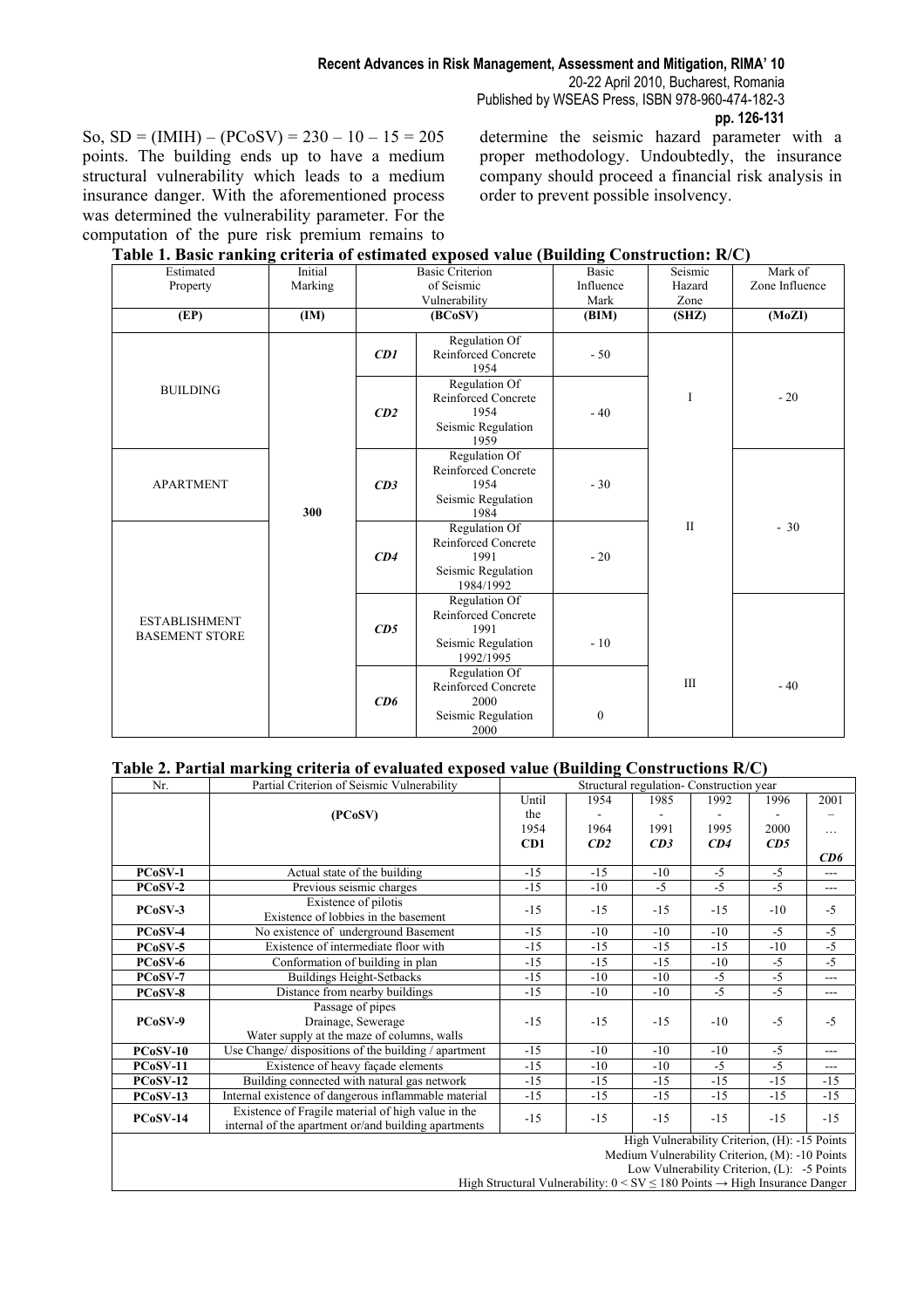| Medium Structural Vulnerability: $180 \leq SV \leq 220$ Points $\rightarrow$ Medium Insurance Danger |
|------------------------------------------------------------------------------------------------------|
| Low Structural Vulnerability: $220 \leq SV \leq 300$ Points $\rightarrow$ Low Insurance Danger       |

Structural Vulnerability, SV

Generally, the consequences of the seismic risk or the consequences of the seismic impact are depended by the seismic hazard, the evaluated value (of the property) and its vulnerability. The Earthquake Engineering Research Institute of Berkeley in the text Understanding Risk Management, 2000, refers to the below necessary elements for the quantification of the seismic risk:

i. Property description (activity) in which is exposed and for whom the quantification of the seismic hazard takes place.

ii. Calculation of the damage mark for all the different possible scenarios.

iii. Quantification of the damage that will arise as a direct or indirect result of the possible failures as well as the loss of property usage (activity).

By taking under serious consideration the above fundamental principles a simple methodology is suggested, which is structured by standardized, tables and forms, in order to be used from a Structural Engineer, after receiving the appropriate training. The evaluation philosophy is similar with above mentioned in paragraph 3.1, although the vulnerability criteria are evaluated on basis of the principals of the Structural Engineering's Science, Table 3,4,5. In that case the Structural Engineer decides–evaluates the vulnerability mark, through a simple calculations process, taking the vulnerability criteria from Tables 4, 5. It should be noted that the appraisal criteria follow the level of performance of [3], while their choice is according to the experience of recorded seismic failure, [4],[5]. Tables 4,5, specifying the quantity criteria as well as the quality criteria which increase the degree of reliability of the predictions–evaluations. More analytically it can be said that every evaluated value, in this case r/c buildings, comprehends a first starting total marking, 180 points, Table 3. This marking is gradually decreased while introducing the basic vulnerability parameters as structural system, design regulation, seismic hazard zone, and afterwards the partial vulnerability factors as the existence of pilotis, vertical non regularity, etc, as they are recorded by the asset screening process. Finally the structural risk is assessed in basis of which the insurance risk will be calculated. The graduation is becoming in three stages High, (H), -15 points, Medium,  $(M)$ ,  $-10$  points, low,  $(L)$ ,  $-5$ . The boundaries that characterizing the insurance vulnerability are given in the follow:

High Structural Vulnerability:  $0 < SV \le 125$  Points  $\rightarrow$  High Insurance Danger Medium Structural Vulnerability:  $125 \leq SV \leq 160$ Points → Medium Insurance Danger Low Structural Vulnerability:  $160 \leq SV \leq 180$ 

Points  $\rightarrow$  Low Insurance Danger

 An important clue for the correct evaluation of the vulnerability is the enactment of boundaries that characterize the appreciated structural vulnerability. Assuming that the quality-quantity criteria of table 4,5 leads to the reduction of the systems rigidity, strength and ductility, the conventional criterion is taken under consideration from the assumption of NZS 4203, 1984, where is defined that when the fall of the strength of a structural element (structural system) is more than 30% it is likely to lead to failure. Generally speaking, it is appreciated that the reduction of the origin total marking of the evaluated value over than 30% is likely to lead to high structural danger and therefore into high insurance risk.

 The application of this method requires checks in the field from an engineer, discussion with the person to be insured, visual screening of the property, and supplementary collection of elements from the origin project. After the end of the checks the vulnerability is validated and the cost rung of the premium is calculated. It is possible to cover the damaged building property, the loss of contents or both. An envelope with the full identification elements of the project should be developed, taking under consideration the fact that current methodology is used for the insurance of projects of high seismic risk (e.g. Project ID, findings of the on site investigation of structural and non-structural elements, information concerning seismological, geotechnical, structural and non-structural conditions, vulnerability assessment of the insured property. It is evident that the aforementioned process, as compared with the other one presented in paragraph 2.1, should be used when insured properties are very important (such as museums, etc) or the value of the building and its contents is very high (such as bank buildings, etc).

## **3 Conclusions**

The earthquake insurance cover is a basic need for modern society. This is especially true to developing countries, or in case of financial crisis where the economics of States are fragile. The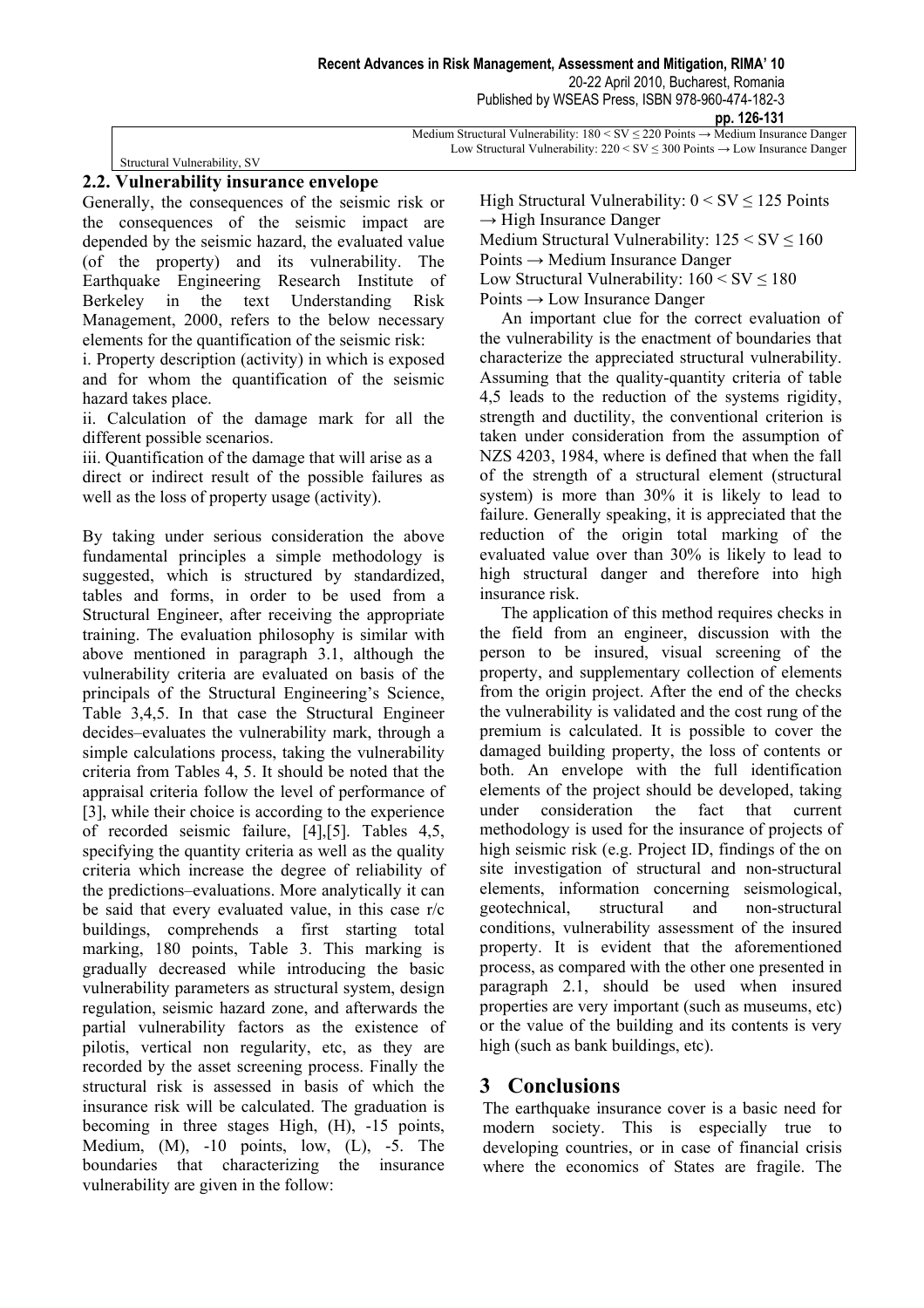suggested practical methodology in two levels, according to the insured risk to be covered, is based on earthquake engineering theory, practical engineering experience and observed seismic damage from past earthquakes.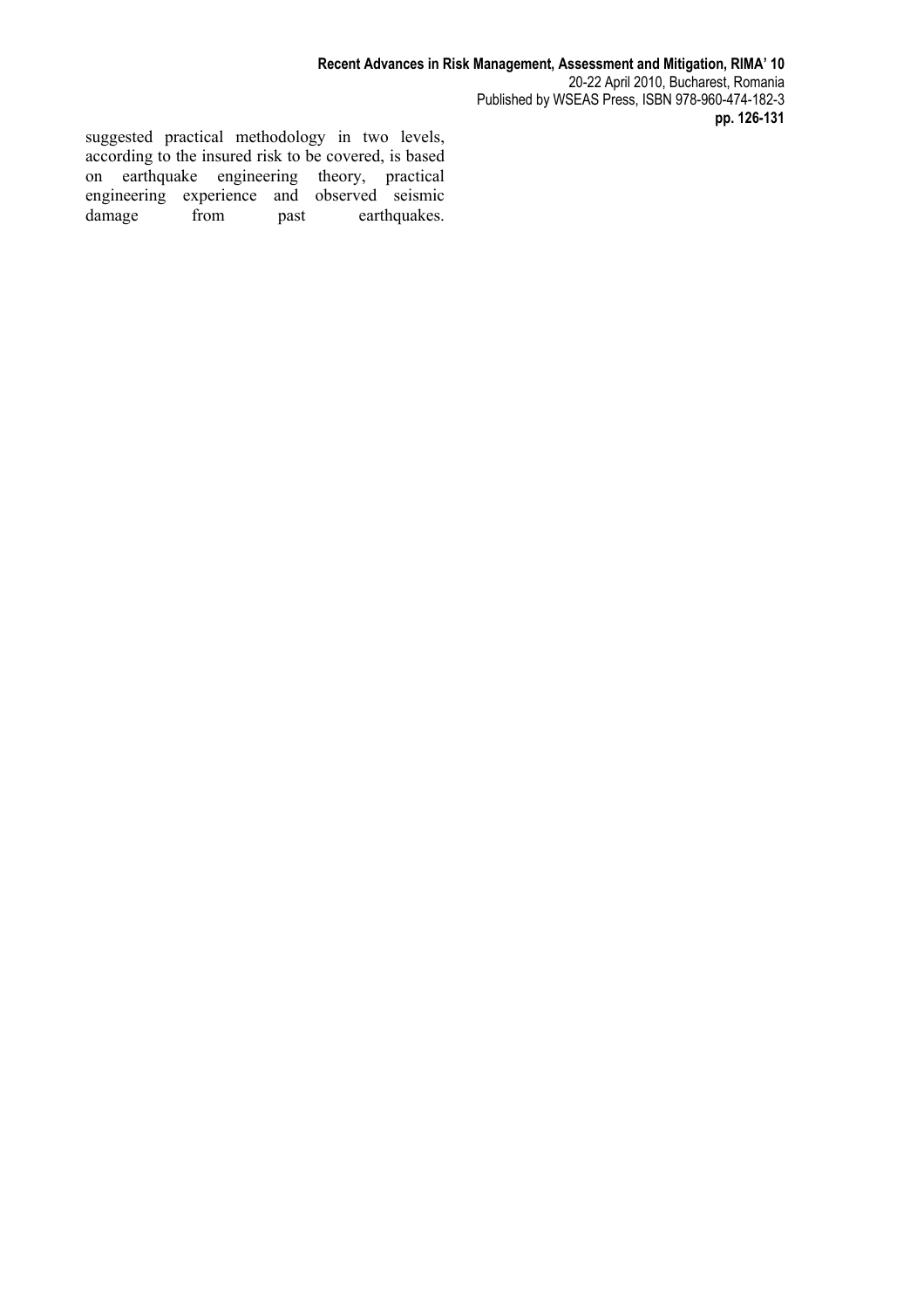#### **pp. 126-131**

#### **Table 3. Basic Marking Criteria of Estimated Value (R/C Buildings)**

| Estimated<br>Property                          | Origin<br>Marking | Marking of<br>Building System (MoBS) |                                      |                                                                          | Basic<br>Influence<br>Mark | Seismic<br>Hazard<br>Zone | Zone<br>Influe<br>nce<br>Mark |
|------------------------------------------------|-------------------|--------------------------------------|--------------------------------------|--------------------------------------------------------------------------|----------------------------|---------------------------|-------------------------------|
| (EP)                                           | (OM)              | Crt.                                 | <b>Description</b>                   | <b>Design Regulation</b>                                                 | (BIM)                      | (SHZ)                     | (ZIM)                         |
|                                                |                   | $MoBS-1$                             | Building with Frame                  | Regulations<br>Concrete 1954<br>Seismic 1959                             | $-15$                      |                           |                               |
| Reinforc<br>ed<br>Concrete<br><b>Buildings</b> |                   | $MoBS-2$                             | Building with Frame<br>+ Shear Walls | Regulations<br>Concrete 1954<br>Seismic 1959                             | $-15$                      | I                         | $-5$                          |
|                                                |                   | $MoBS-3$                             | Building with Frame                  | Regulations<br>Concrete 1954<br>Seismic 1959<br>Additional articles 1984 | $-10$                      | $\mathbf{I}$              | $-10$                         |
|                                                | 180               | $MoBS-4$                             | Building with Frame<br>+ Shear Walls | Regulations<br>Concrete 1954<br>Seismic 1959<br>Additional articles 1984 | $-10$                      |                           |                               |
|                                                |                   | $MoBS-5$                             | Building with Frame                  | N.E.A.K.<br>$N.E.K. Q.\Sigma.$                                           | $-5$                       | Ш                         | $-15$                         |
|                                                |                   | MoBS-6                               | Building with Frame<br>+ Shear Walls | N.E.A.K.<br>$N.E.K.\Omega.\Sigma.$                                       | $-5$                       | IV                        |                               |
|                                                |                   | $MoBS-7$                             |                                      | Without Seismic Regulation /<br>No Building Permission                   | $-180*$                    |                           |                               |

## **Table 4. Partial Marking Criteria of the Estimated Value (R/C Building)**

| Nr. | <b>Vulnerability Criterion</b>                   |        | <b>Vulnerability Grade</b> | <b>Structural</b><br><b>System</b> |
|-----|--------------------------------------------------|--------|----------------------------|------------------------------------|
| 1.  | Floor Mechanism / Short<br>columns at the ground | L<br>M | $-5$<br>$-10$              |                                    |
|     | floor level (Pilotis)                            | H      | $-15$                      |                                    |
|     |                                                  | L      | $-5$                       |                                    |
| 2.  | Pounding                                         | M      | $-10$                      |                                    |
|     |                                                  | H      | $-15$                      |                                    |
|     |                                                  | L      | $-5$                       |                                    |
| 3.  | Previous Seismic Actions                         | M      | $-10$                      |                                    |
|     |                                                  | H      | $-15$                      | $MoBS-1$                           |
|     | Bad condition due to lack                        | L      | $-5$                       |                                    |
| 4.  | of maintenance / low                             | M      | $-10$                      | $MoBS-2$                           |
|     | construction quality                             | H<br>L | $-15$<br>$-5$              |                                    |
| 5.  | Change in Use / Add                              | M      | $-10$                      | $MoBS-3$                           |
|     | without permission                               | H      | $-15$                      | MoBS-4                             |
| 6.  |                                                  | L      | $-5$                       |                                    |
|     | Vertical non regularity                          | M      | $-10$                      | $MoBS-5$                           |
|     |                                                  | H      | $-15$                      | $MoBS-6$                           |
|     |                                                  | L      | $-5$                       |                                    |
| 7.  | Horizontal non regularity                        | M      | $-10$                      |                                    |
|     |                                                  | H      | -15                        | $MoBS-7$                           |
| 8.  |                                                  | L      | $-5$                       |                                    |
|     | <b>Torsion Possibility</b>                       | M      | $-10$                      |                                    |
|     |                                                  | H      | $-15$                      |                                    |
|     | Floors with Short                                | L      | $-5$                       |                                    |
| 9.  | columns                                          | M      | $-10$                      |                                    |
|     | Not continuous Load<br>Paths                     | H      | $-15$                      |                                    |
| 10. | Soil B                                           |        | $-5$                       |                                    |
| 11. | Soil C,D,X                                       |        | $-10$                      |                                    |
| 12. | Soil C,D,X and 5 floors<br>over                  |        | $-15$                      |                                    |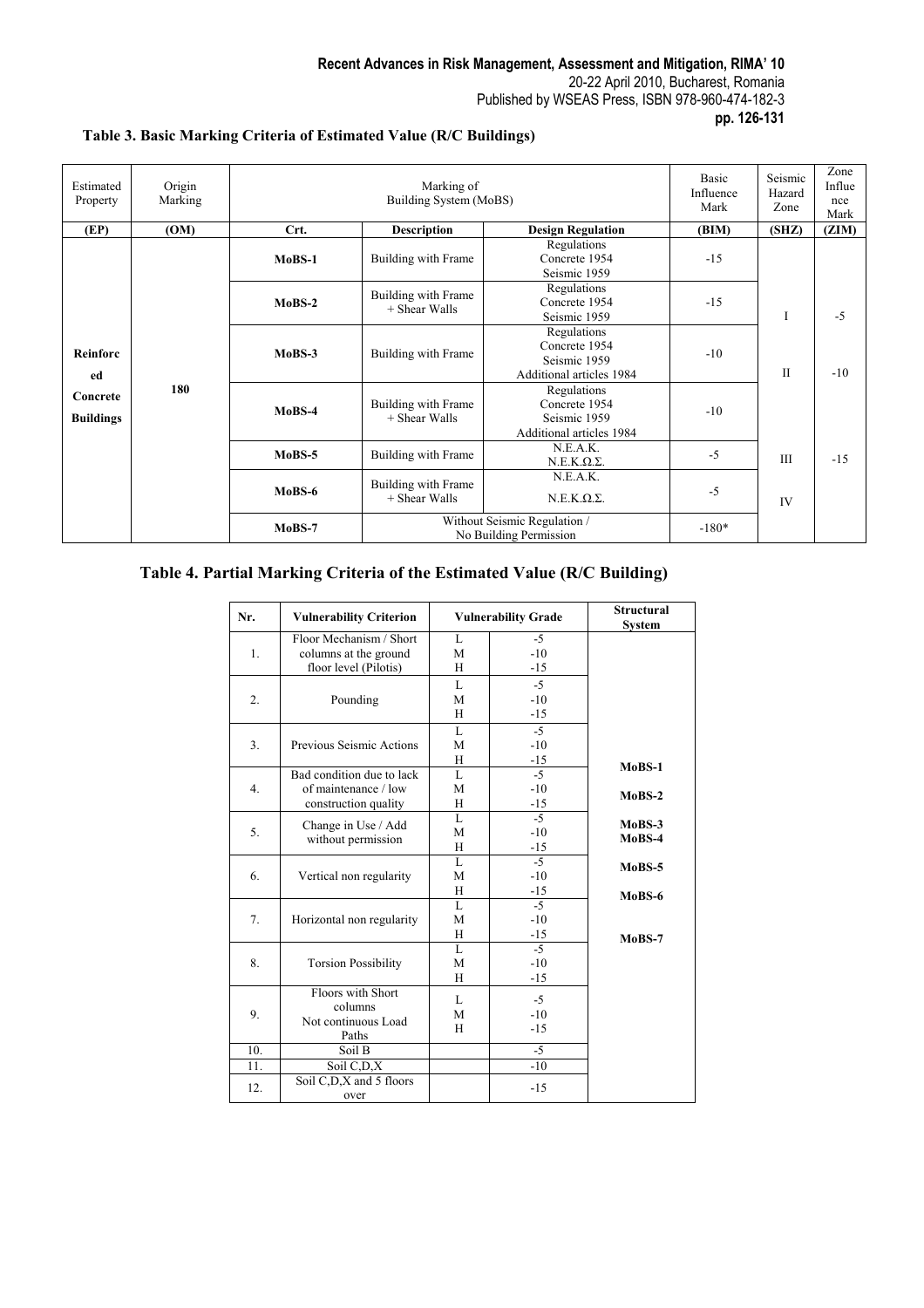| Nr. | Vulnerability criterion                                                | Marking criterion                                                                                                                                                                                                                                                                                                                                                                                                                                                                                                                                                                                                                                  |
|-----|------------------------------------------------------------------------|----------------------------------------------------------------------------------------------------------------------------------------------------------------------------------------------------------------------------------------------------------------------------------------------------------------------------------------------------------------------------------------------------------------------------------------------------------------------------------------------------------------------------------------------------------------------------------------------------------------------------------------------------|
| 1.  | Floor Mechanism / Short columns at the<br>ground floor level (Pilotis) | (H): MoBS-1, MoBs-2, MoBS-3, MoBS-7.<br>$(M)$ : MoBS-3.<br>(L): MoBS-5, MoBS-6.                                                                                                                                                                                                                                                                                                                                                                                                                                                                                                                                                                    |
| 2.  | Pounding towards buildings nearby                                      | (H): Cases where there is no joint between buildings. Cases of corner buildings.<br>(M): Cases where there is a medium difference in stiffens between two buildings.<br>(L): Cases with small aseismic joint not respecting the codew prescription [7].                                                                                                                                                                                                                                                                                                                                                                                            |
| 3.  | Previous Seismic Actions                                               | (H): Characterization by previous earthquake Red (post seismic damage mark).<br>(M): Characterization by previous earthquake Yellow / Orange.<br>(L): Characterization by previous earthquake Green.                                                                                                                                                                                                                                                                                                                                                                                                                                               |
| 4.  | Bad situation due to lack of maintenance /<br>low construction quality | Validation by the on site screening process.<br>$(H)$ :<br>$(M)$ :<br>Examples of bad maintenance: Corrosion of reinforcement, fissures due to<br>$(L)$ :<br>settlements, signs of poor workmanship, fissures on masonry, etc.                                                                                                                                                                                                                                                                                                                                                                                                                     |
| 5.  | Change in Use / Add without permission                                 | (H):Change or transformation of the initial structural system. Additional loads, loads<br>not taken under consideration during the first design. Change of importance category.                                                                                                                                                                                                                                                                                                                                                                                                                                                                    |
| 6.  | Vertical non regularity                                                | Qualitative Criteria:<br>(H): Different level foundation. Non continuous and non regular distribution of vertical<br>elements, short columns except pilotis. Building typeMoBS-7.<br>(M): Joint between different level foundation or between vertical elements.<br>(L): Buildings designed and constructed according to [7] (MoBS-6).<br><b>Quantitative Criteria:</b><br>(H): Mass Change $\Delta m$ > 0.50. Stiffness change of layer $\Delta K$ i> 0.50.<br>(M): Mass Change $0.35<\Delta m$ i < 0.50. Stiffness change of layer $0.35<\Delta K$ i < 0.50.<br>(L): Mass Change $\Delta mi$ <0.35. Stiffness change of layer $\Delta Ki$ <0.35. |
| 7.  | Horizontal non regularity                                              | <b>Oualitative Criteria</b><br>(H): Complex shape buildings L,E,II,T., Buildings with $L_{max}/L_{min} > 4$ . Buildings with<br>external sides under acute angles. Intense geometrical anomalies in plan. Indirect<br>connections between elements. Building type MoBS-7.<br>(M): Structural r/c walls changing according to height of building.<br>(L): Buildings designed and constructed according to [7] (MoBS-6).<br>Quantitative Criteria<br>(H): $d(CM-CR) > 0.35L_{min}$<br>(M): $0.20 < d(CM-CR) < 0.35L_{min}$<br>(L): $d(CM-CR) < 0.20L_{min}$ .                                                                                        |
| 8.  | <b>Torsion Possibility</b>                                             | Qualitative Criteria<br>(H):Non symmetrical arrangement of structural r/c walls. Building type MoBS-7.<br>(M): Structural r/c walls changing according to height of building.<br>(L): Buildings designed and constructed according to [7] (MoBS-6).<br>Quantitative Criteria<br>(H): Percentage 50% of short columns into a middle floor. Non continues columns<br>(M): Percentage 35% of short columns into a middle floor. Non continues columns<br>(L): Percentage 20% of short columns into a middle floor. Non continues columns.                                                                                                             |
| 9.  | Lack of diaphragm action                                               | <b>Oualitative Criteria</b><br>(H): Different level of plate in the same story. Corner holes, or in general large<br>openings. Inadequate connection with vertical elements. Building type MoBS-7.<br>(M): Lack of under ground basement. Setbacks creating weak zones.<br>(L): Buildings designed and constructed according to [7] (MoBS-6).<br>Quantitative Criteria<br>(H): Holes in a story of more than 35% of the total story area.<br>(M): Holes in a story of no more than 25% of the total story area.<br>(L): Holes in a story of no more than 15% of the total story area.                                                              |
| 10. | Soil B                                                                 | (L):Soil category according to [7]                                                                                                                                                                                                                                                                                                                                                                                                                                                                                                                                                                                                                 |
| 11. | Soil C <sub>D</sub>                                                    | (M), (H): Soil category according to [7] / Elaborate geotechnical study.                                                                                                                                                                                                                                                                                                                                                                                                                                                                                                                                                                           |
| 12. | Near fault                                                             | (H): Necessity of elaboration of geotechnical study.                                                                                                                                                                                                                                                                                                                                                                                                                                                                                                                                                                                               |

## **Table 5. Quantification of Partial Vulnerability Criteria**

Using the aforementioned methodology it is easily responded the question of how a structure is designed and constructed in order to resist the expected earthquake. In this context providing to the insurance company the vulnerability parameter whish is necessary for the assessment of pure risk premium rate.

#### *References:*

[1] Scawthorn, C., Kunreuther, H., Roth, R,. Insurance and financial risk transfer, chapter 23, In W.F. Chen and Scawthorn (eds), *Earthquake Enginnering Handbook*, CRC Press, 2003.

- [2] FEMA 154, Rapid Visual Screening of Buildings for Potential Seismic Hazard: Handbook, *Federal Emergency Agency*, 2002.
- [3] Greek Aseismic Code, www.oasp.gr, 2000.
- [4] Bachmann, H,. Seismic conceptual design of buildings. Basic principles for engineers, architects, building owners and authorities, *Swiss Federal Office for Water and Geology*, 2002.